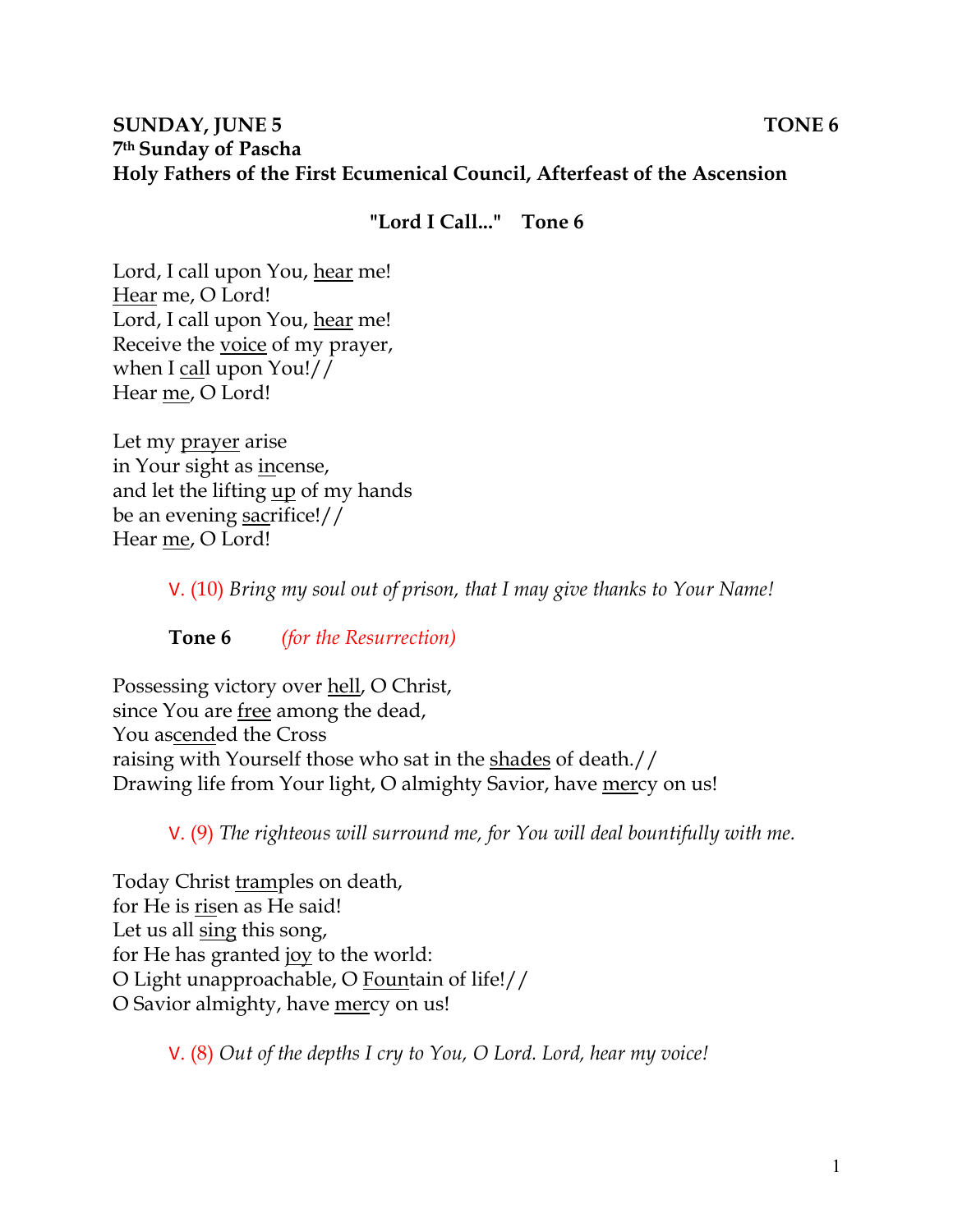Where shall we sinners flee from You, Who are in all creation? In heaven You dwell! In hell You trampled on death! In the depths of the sea? Even there is Your hand, O Master! To You we flee, and falling before You, we pray:// O You Who rose from the dead, have mercy on us!

#### V. (7) *Let Your ears be attentive to the voice of my supplications!*

# **Tone 6** *Idiomela (from the Pentecostarion, for the Ascension)*

The Lord has ascended into heaven that He might send the Comforter into the world. The heavens prepared His throne, and the clouds His mount. Angels marvel to see a Man high above them. The Father receives Him Whom He holds, co-eternal, in His bosom. The Holy Spirit commands all His Angels: "Lift up your gates, you <u>princes</u>! All you nations, clap your hands:// for Christ has gone up to where He was before!"

V. (6) *If You, O Lord, should mark iniquities, Lord, who could stand? But there is forgiveness with You.* 

The Cherubim were amazed at Your Ascension, O Lord, beholding You, the God Who sits enthroned upon them, ascending upon the clouds; and we glorify You, for Your mercy is good.// Glory to You!

> V. (5) *For Your Name's sake I wait for You, O Lord. My soul has waited for Your word; my soul has hoped on the Lord.*

Beholding Your Ascension on the holy mountain, O Christ, the brightness of the Father's glory, we hymn the radiant appearance of Your countenance; we worship Your Passion, we honor Your Resurrection, as we glorify Your glorious Ascension.// Have mercy on us!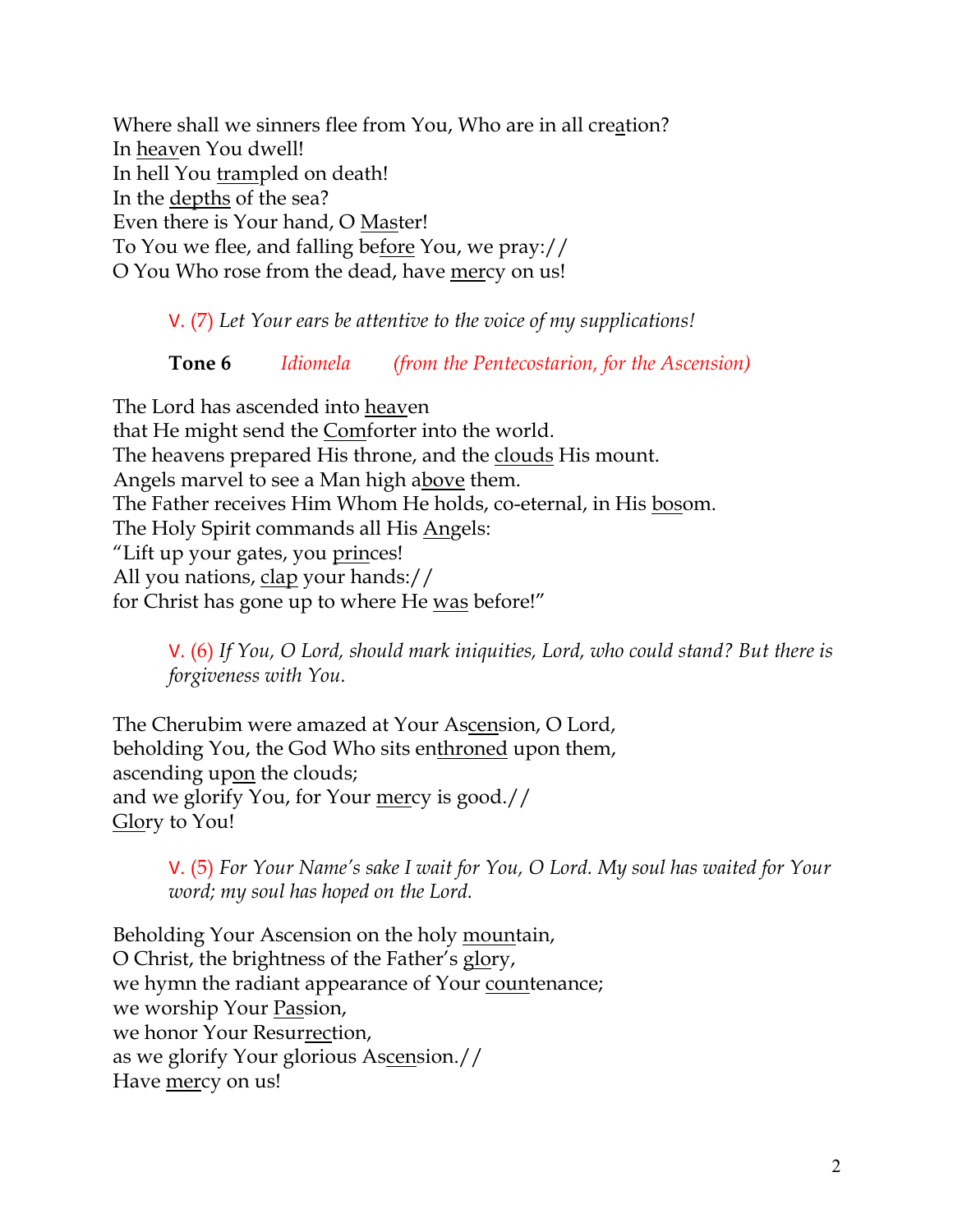V. (4) *From the morning watch until night, from the morning watch, let Israel hope on the Lord!* 

**Tone 6** *(from the Pentecostarion, for the Fathers) (Despairing for her life)*

You were begotten from the Father before the Morning Star, but Arius taught wrongfully that You were created: in his ignorance he designated You as a creature, yet the Fathers of the Council proclaimed You as Son of God,// co-enthroned with the Father and the Holy Spirit.

V. (3) *For with the Lord there is mercy and with Him is plenteous redemption, and He will deliver Israel from all his iniquities.*

O Savior, who has torn Your garment? Who has challenged the unity of the triune Godhead? It is Arius, for he denied that You are equal to the Father. Those who follow him do not believe that God took flesh for our sake, but the Fathers of the Council proclaimed You as Son of God,// co-enthroned with the Father and the Holy Spirit.

V. (2) *Praise the Lord, all nations! Praise Him, all peoples!*

Arius fell into the abyss of sin, pretending blindness that he might not see the Light. By his purpose he became the image of <u>Ju</u>das. But the Council at Nicea proclaimed You as Son of God,// co-enthroned with the Father and the Holy Spirit.

V. (1) *For His mercy is confirmed on us, and the truth of the Lord endures forever.* 

The foolish Arius blasphemed the All-holy Trinity, dividing the Persons into three different unequal substances, but the God-bearing Fathers denounced his confusion: they assembled with the zeal of Elijah, destroying error with the sword of the Spirit,// as they were directed by the inspiration of God.

*Glory to the Father, and to the Son, and to the Holy Spirit;*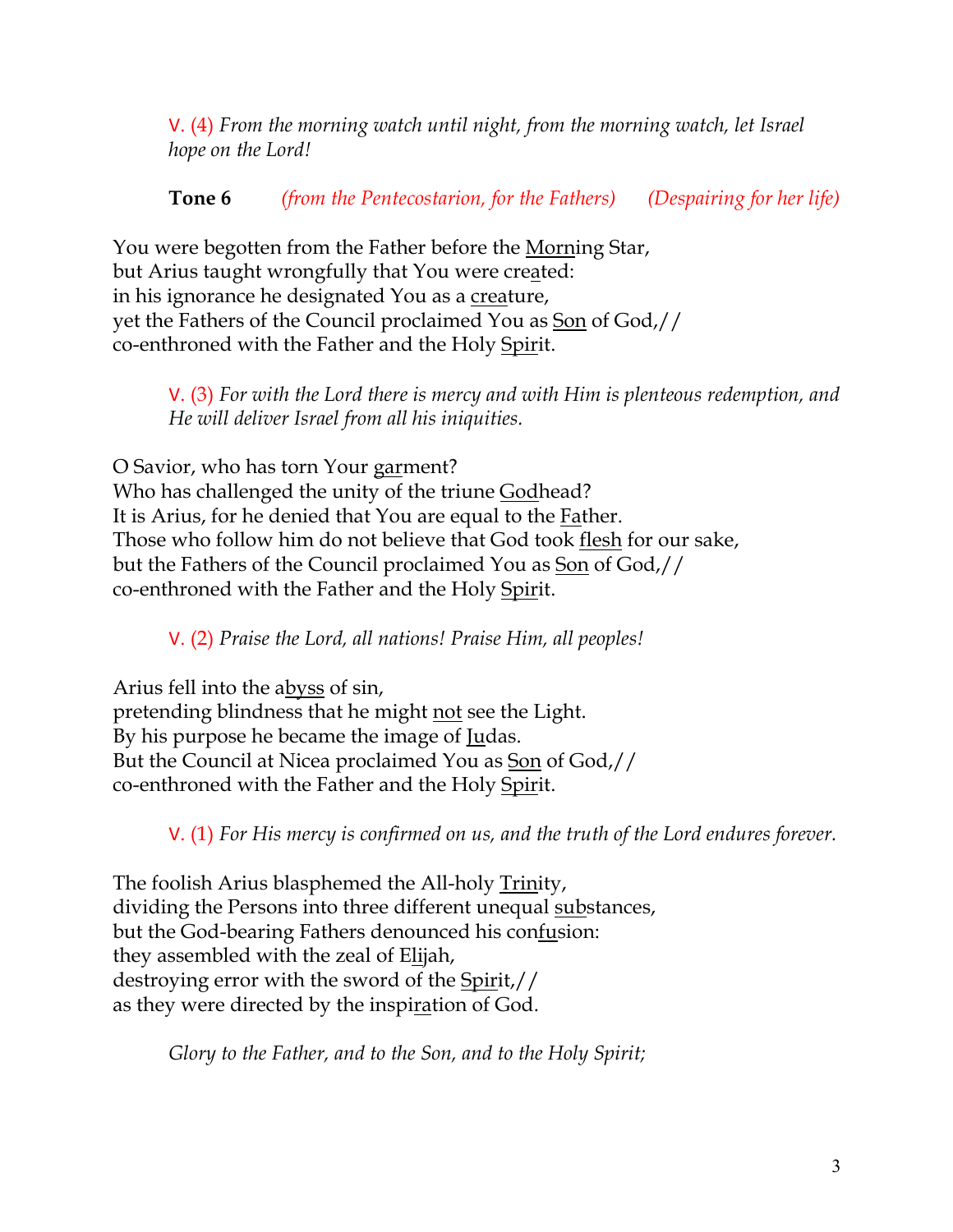#### **Tone 6** *(from the Pentecostarion, for the Fathers)*

Today let us praise the mystical trumpets of the Spirit, the God-bearing Fathers, who stand in the midst of the Church, singing true theology, praising the changeless Trinity! They laid low the errors of Arius and upheld the Orthodox Faith.// They always entreat the Lord to have mercy on our souls.

*now and ever, and unto ages of ages. Amen.* 

**Tone 6** *(Theotokion – Dogmatikon)*

Who will not bless you, O most holy Virgin? Who will not sing of your most pure childbearing? The only-begotten Son shone timelessly from the Father, but from you He was ineffably incarnate. God by nature, yet Man for our sake, not two persons, but one known in two natures. Entreat Him, O pure and all-blessed Lady,// to have mercy on our souls!

#### **Old Testament Readings Genesis 14:14-20 Deuteronomy 1:8-11, 15-17 Deuteronomy 10:14-21**

#### **Aposticha**

**Tone 6** *(for the Resurrection)*

Your Resurrection, O Christ our Savior, the Angels in heaven sing! Enable us on earth// to glorify You in purity of heart!

V. *The Lord is King; He is robed in majesty!* 

Destroying the gates of hell, breaking the chains of death, You resurrected the fallen human race as almighty God!// O Lord, Who rose from the dead, glory to You!

V. *For He has established the world, so that it shall never be moved.*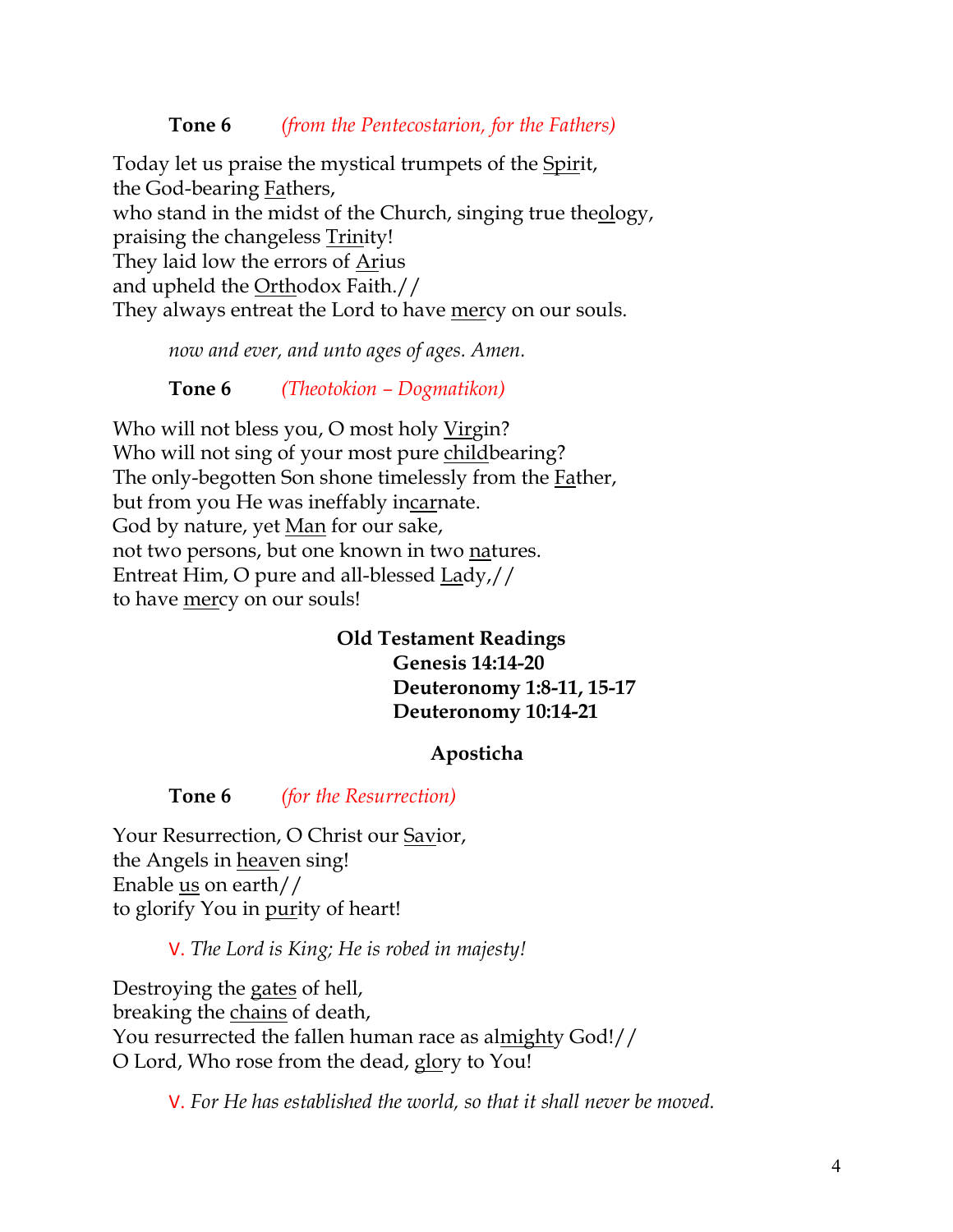Desiring to return us to Paradise, Christ was nailed to the Cross and placed in a tomb. The Myrrhbearing Women sought Him with tears, crying, "Woe to us, O Savior! How do You deign to descend to death? What place can hold Your life bearing body? Come to us as You promised! Take away our wailing and tears!" Then the Angel appeared to them: "Stop your lamentations! Go, proclaim to the Apostles: 'The Lord is risen,// granting us purification and great mercy!'"

V. *Holiness befits Your house, O Lord, forevermore!* 

Having been crucified as You willed, by Your burial You captured death, O Christ, rising on the third day as God in glory,// granting the world unending life and great mercy!

*Glory to the Father, and to the Son, and to the Holy Spirit;*

**Tone 4** *(from the Pentecostarion, for the Fathers)*

Come, all Orthodox Churches,

let us celebrate today in faith and true worship the yearly commemoration of the divinely-arrayed Fathers who gathered at Nicea from throughout the world! There they refuted the godless teaching of Arius, banishing him from the catholic Church by a decree of the council. They taught all to confess openly the Son of God, consubstantial and co-eternal with the Father, proclaiming this with precision and true worship in the **Symbol** of Faith. Therefore, as we faithfully follow their divine doctrines, let us worship the Father, the Son, and the most Holy Spirit,// the consubstantial Trinity in one Godhead!

*now and ever, and unto ages of ages. Amen.*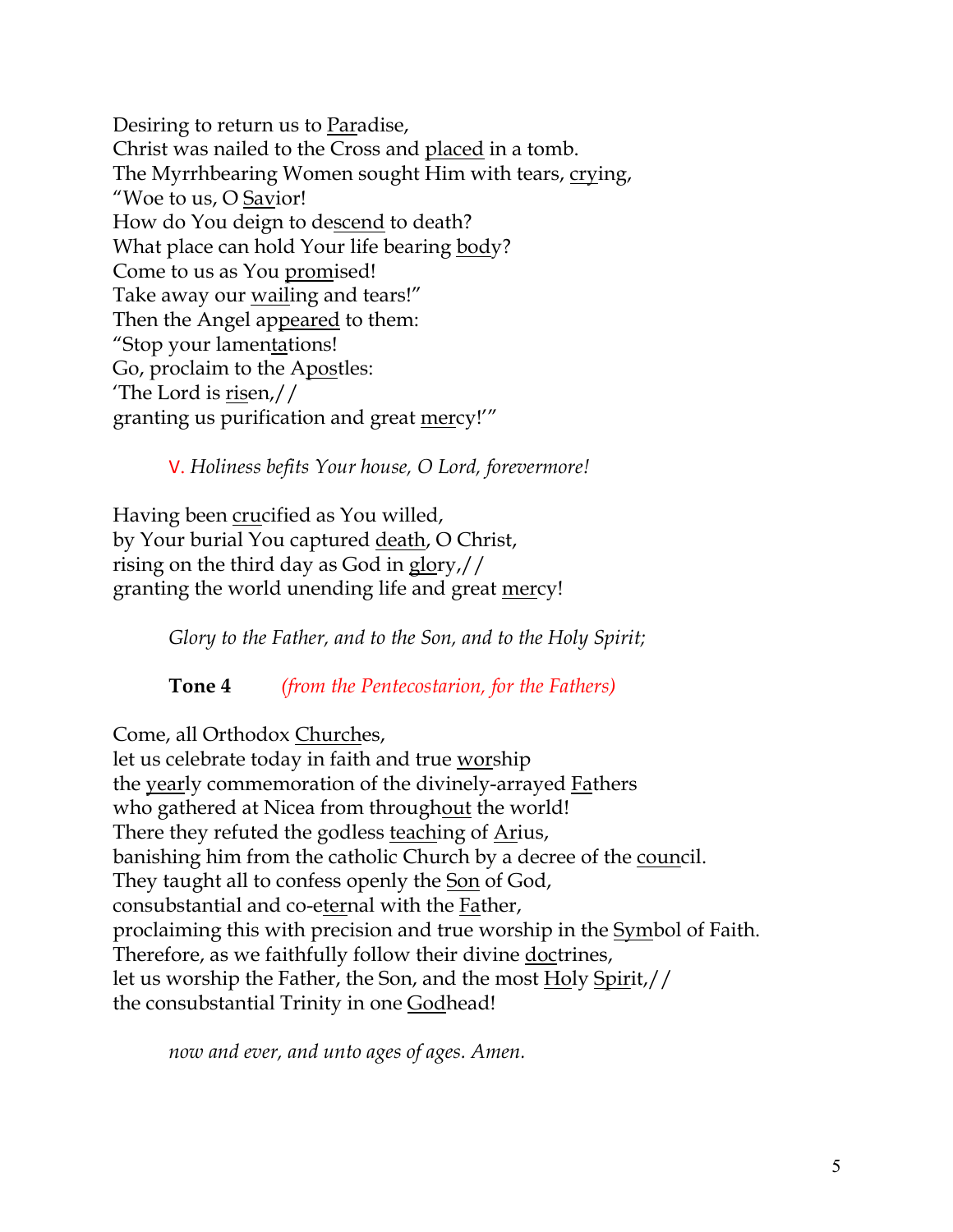#### **Tone 4** *(from the Pentecostarion, for the Ascension)*

Fulfilling, O Lord, in Your goodness, the mystery hidden from ages and generations, You came with Your Disciples to the Mount of Olives, together with the Mother who bore You, the Maker and Creator of all; for it was fitting that she who as a mother had been grieved beyond all at Your Passion, should also be filled with exceeding joy at the glory of Your flesh. In this joy we also partake at Your ascent into heaven, O Master,// and we glorify Your great mercy that has come upon us.

### *(at Great Vespers)* **Tone 6 Troparion** *(Resurrection)*

The Angelic Powers were at Your tomb; the guards became as dead men. Mary stood by Your grave, seeking Your most pure body. You captured hell, not being <u>tempt</u>ed by it. You came to the Virgin, granting life. O Lord, Who rose from the dead,// glory to You.

*Glory to the Father, and to the Son, and to the Holy Spirit,*

**Tone 8 Troparion** *(Fathers)*

You are most glorious, O Christ our God! You have established the Holy Fathers as lights on the earth. Through them You have guided us to the true Faith.// O greatly compassionate One, glory to You!

*now and ever, and unto ages of ages. Amen.*

**Tone 4 Troparion** *(Ascension)*

You ascended in glory, O Christ our God, granting joy to Your Disciples by the promise of the Holy Spirit. Through the blessing, they were assured that You are the Son of God,// the Redeemer of the world!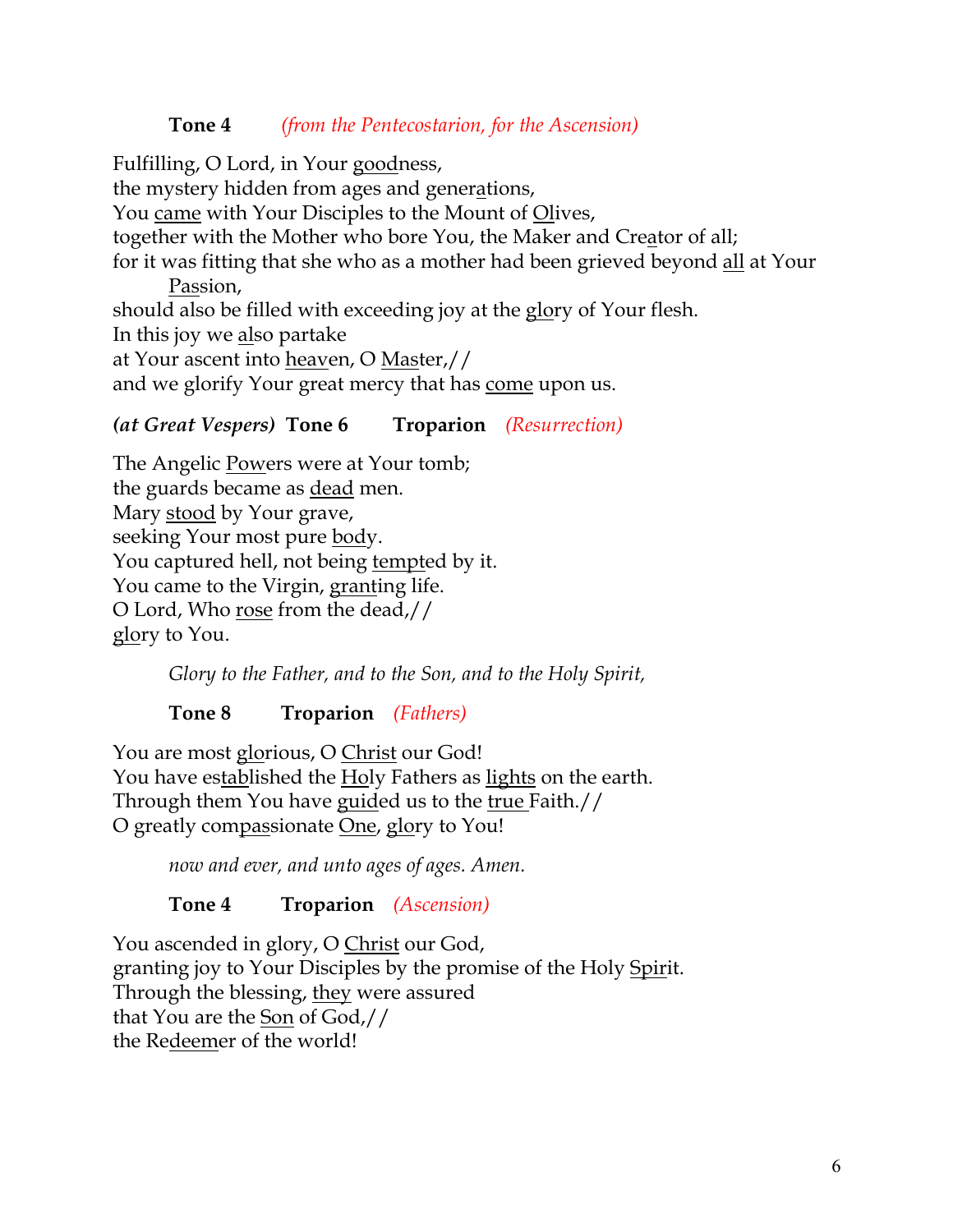*(at the Divine Liturgy)*

## **Tone 6 Troparion** *(Resurrection)*

The Angelic Powers were at Your tomb; the guards became as dead men. Mary stood by Your grave, seeking Your most pure body. You captured hell, not being tempted by it. You came to the Virgin, granting life. O Lord, Who rose from the dead,// glory to You.

### **Tone 4 Troparion** *(Ascension)*

You ascended in glory, O Christ our God, granting joy to Your Disciples by the promise of the Holy Spirit. Through the blessing, they were assured that You are the Son of God,// the Redeemer of the world!

## **Tone 8 Troparion** *(Fathers)*

You are most glorious, O Christ our God! You have established the Holy Fathers as lights on the earth. Through them You have guided us to the true Faith.// O greatly compassionate One, glory to You!

# **Tone 8 Kontakion** *(Fathers)*

The Apostles' preaching and the Fathers' doctrines have established one Faith for the Church.

Adorned with the robe of truth, woven from heavenly theology,// It defines and glorifies the great mystery of piety.

# **Tone 6 Kontakion**

When You had fulfilled the dispensation for our sake, and united earth to heaven: You ascended in glory, O Christ our God, not being parted from those who love You, but remaining with them and crying:// "I am with you, and there is no one against you!"